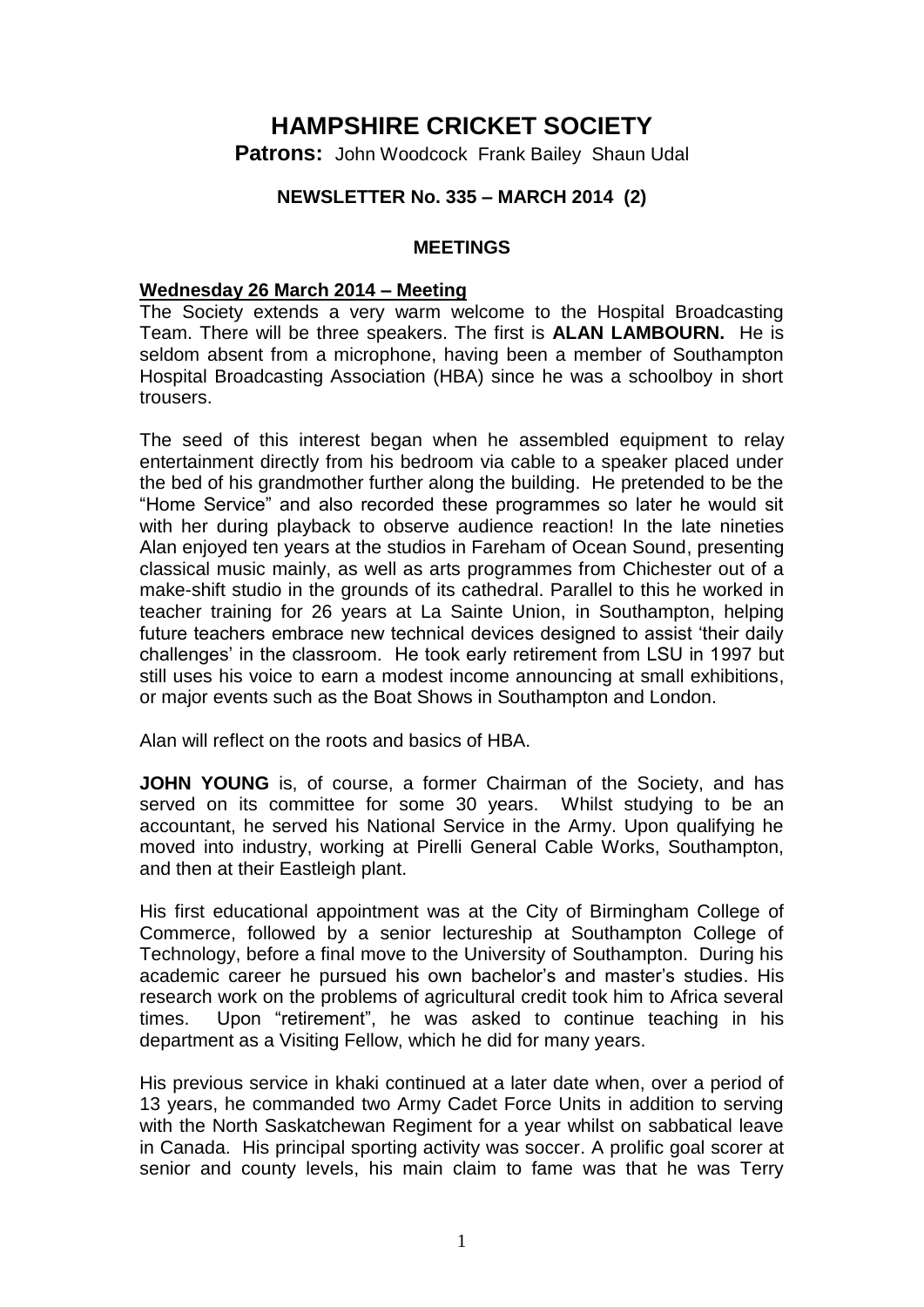Paine's first inside forward partner whilst with Winchester City. He also played cricket for the Old Edwardians CC and his College and University staff teams. He is a life member and Vice President of Hampshire Cricket. For 40 years, he was Organising Commentator of the HBA's commentary team covering all Hampshire's home matches.

**KEN MAXTED** has been a member of Hampshire since the early 1950s. He played club cricket extensively in Hampshire and Dorset for around 30 years, including at both the County Ground and Dean Park in Bournemouth. In the 1980s he became actively involved with Hampshire CCC in the general management of Dean Park, and in the later attempts to preserve the county's position there. Thereafter, he continued to work with the Cooper Dean Estate to secure the future of the venue exclusively for quality cricket.

He has commentated regularly for forty years on cricket for The Hospital Broadcasting Association, locally at both Northlands Road and the Ageas Bowl and during the last ten years of the county's tenancy at Dean Park. He has been responsible for the HBA cricket output since 2010, setting up in August of that year, on their behalf and with *BeatPortFM,* the first ECB Accredited independent online radio commentaries, reaching supporters worldwide.

(The editor thanks our three speakers for their biographical details).

## **Wednesday 5 March 2014 – Report**

Those present to hear Andrew Renshaw's discourse on cricketers and the First World War were rewarded with a thoroughly absorbing evening. He began with reminiscences of John Arlott. As editor of the Basingstoke Gazette, Andrew wrote to JA asking if he would be prepared to write an article on his memories of Basingstoke. The latter responded positively within two days. The setting down of those memories prompted JA to write his autobiography, *Basingstoke Boy.* One of JA's earliest memories was of going to Basingstoke station to see soldiers arriving home after Armistice Day. He and his mother were looking for his father; he eventually returned.

Andrew then referred to the 1998 Hampshire Handbook for which he was editor. It included a number of landmark articles written by him on One Match Wonders and men who served in WW1. A few days after the publication, Mike Spurrier, the *authority* on cricketer/servicemen phoned him. Thus began a great friendship which continued up until Mike's death.

In 2010, he bought a 1912 Wisden. Inside was an inscription from "Neil" to his father. Below, his father had written "How sweet and fitting it is to die for one's country". But who was Neil? There were numbers referring to matches played by Rugby School, but no mention of a Neil. An American researcher eventually established that one of the Rugby cricketers, BW Fagan, had a brother Neil. Further research by Andrew ascertained that Neil Fagan was critically wounded on the first day of the Battle of the Somme on 1 July 1916. He lay in no-man's land for 48 hours before crawling back to his own lines. He was taken to a hospital in Chichester but died a few days later, aged 20.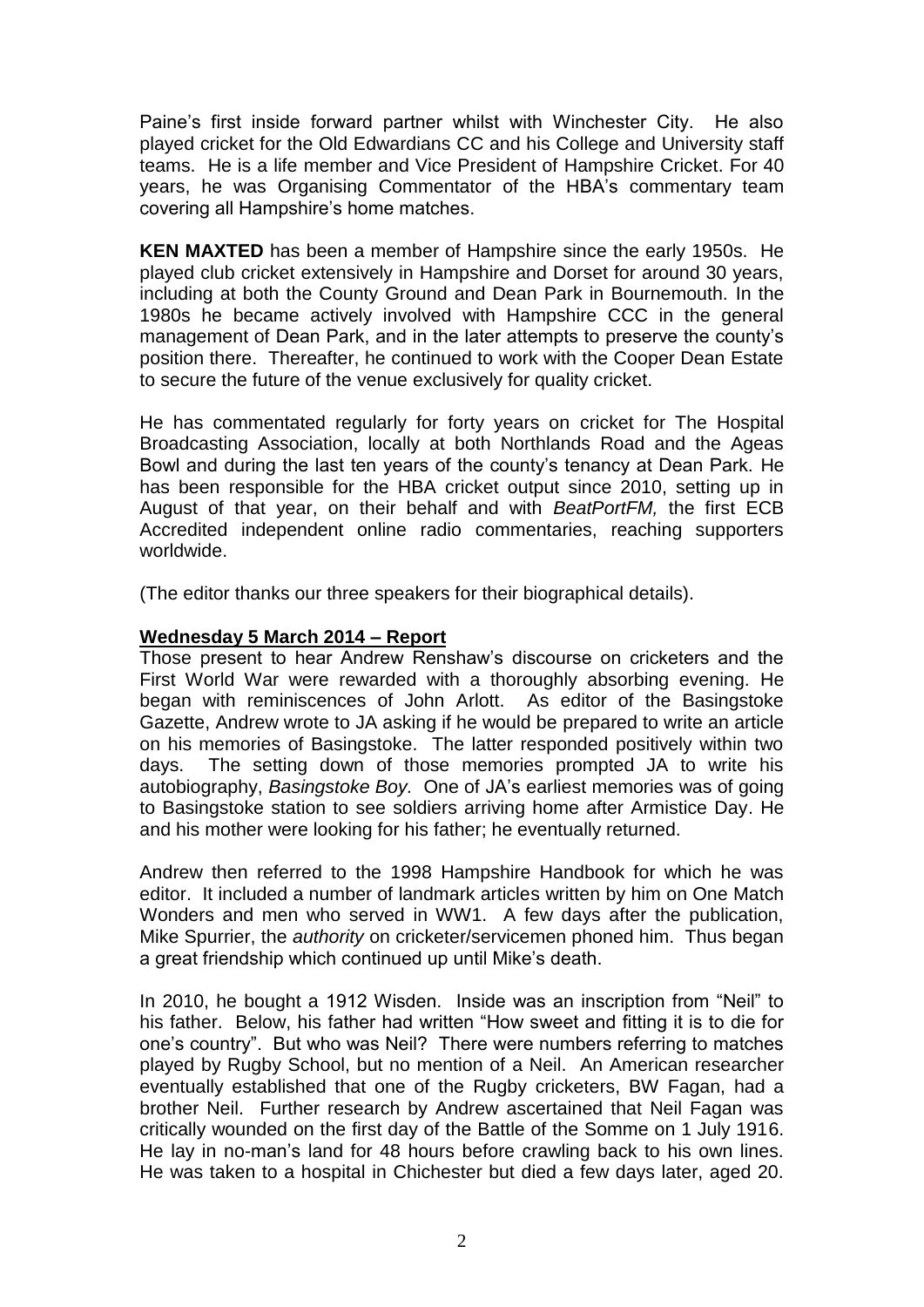On the way to a match at Arundel, Andrew and Mike took a detour to Chichester and found Neil Fagan's grave by the War Memorial. Andrew wrote an article of his research in the 2012 Wisden.It later transpired that, even as a teenager, Fagan was a collector of Wisdens.

Andrew ran across Hugh Chevalier of Wisden at a concert in London. Their discussion prompted him to write to Wisden with a proposal to write a book about cricketers in the Great War. The original WW1 Wisdens were slim volumes and many "obituaries" were merely a list of names. He reported that 24 Hampshire cricketers died in the war, the most for any county. It was interesting that most counties were better off financially in 1919 as they had not had to pay any players but members continued to pay their subscriptions. He concentrated on Hampshire players but many facts he unearthed were representative of what occurred during the war. He referred to the many sons of clergymen who went to war believing they were doing God's work. Many families suffered multiple bereavements. The cricketing Woodroffe and Belcher families both had three sons who died. Arthur Jaques and his brother were killed on the same day. Overall, there were 220 sets of brothers who died on the same day. The father of ACP Arnold conducted the service at St. Trinity Church, Fareham for the unveiling of the War Memorial which included his son's name.

In undertaking the work he inevitably found a number of errors and omissions. Cricket's most decorated soldier was HT Forster -two DSOs and two MCs- as well as being mentioned in despatches on five occasions, and yet he never received an obituary in Wisden. He rewrote the obituary of H J Rogers, Neville's uncle. He found that former Hampshire Secretary, FH Bacon, attended a different school; it was, in fact, Andrew's former school.

He referred to Patsy Hendren. His brother died in 1915. When cricket resumed in 1919 the great Middlesex brother enjoyed a wonderfully successful season. Was it in homage to his brother?

He ended by touching on cricketing literature connections:- Peter Llewellyn-Davis (the inspiration for JM Barrie's Peter Pan), Rupert Brooke and Terence Rattigan. There was also Tommy Nelson, to whom John Buchan dedicated *The Thirty* Nine *Steps;* spookily he died in the same battle on the same day as Buchan's brother. There were also suicides, one of whom shot himself because of envisaging the maiming and slaughter of horses in the war. More happily, he found three men for whom there was a wartime obituary but who lived for many years afterwards!

It was a task that had consumed him – and still does – for four years. His biggest regret was that due to space constraints, he was unable to include "Cricketer's Brave" articles written by Mike Spurrier.

## **Andrew's book** *Wisden on the Great War: The Lives of Cricket's Fallen 1914-1918, is scheduled to be published on 8 May, price £40. It can be pre-ordered on Amazon.*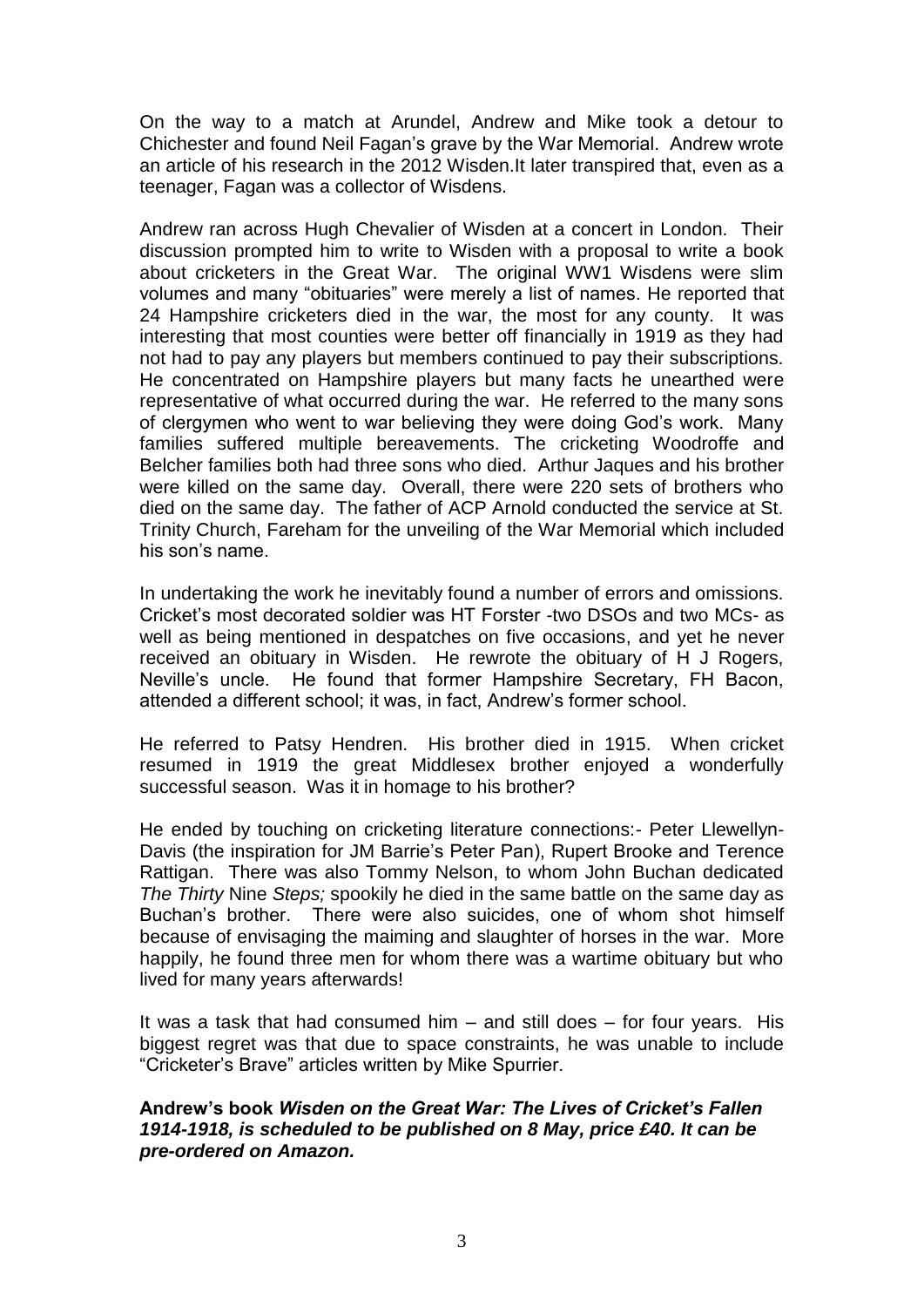#### **MORE BOOKS**

Two books by the editor are scheduled to be published in the next few months. The first is *Hampshire Cricket Miscellany*, which is a companion to *Hampshire Cricket On This Day.* Amongst a welter of trivia and statistics, it also celebrates all of Hampshire's trophies in all forms of the game. It is the first book to comprehensively cover the history of their performances in oneday and Twenty20 cricket. There are also short histories on each of the grounds on which Hampshire have played first-class cricket, and resumes of international cricket at the Ageas Bowl and the former County Ground in Southampton. There is also a section on Women's Cricket. Cricket for people with disabilities, of which Hampshire have been brilliantly supportive, also has two entries. The book should be available in the club shop at, or shortly after, the start of the season.

Members will be aware from the January meeting and Newsletter that the editor has been working on a book to celebrate **the 150th anniversary** of Hampshire's first match as a first-class county in 1864. It will contain a report of the match but, more importantly, biographies of the eleven men who took the field for the county in that inaugural match (v Sussex at Southampton's Antelope ground). Virtually all of the information has never been published before. The title has yet to be decided but it is hoped that publication will coincide with Hampshire's 150<sup>th</sup> anniversary on 7 July. It will be a limited edition of 150 copies.

## **DALE BENKENSTEIN**

Members will be aware that Dale Benkenstein has been appointed Hampshire's first team coach. In one interview, he stated he had not officially retired as a player and so it is conceivable that Hampshire supporters will see him take the field. Those who have followed Durham's fortunes in the last decade will know that he is one of those men who makes a difference. In fact, the latter attribute has been prevalent throughout his career. His impact on Durham when he originally joined them on a Kolpak registration in 2005 was immediate. After finishing bottom of the pile in 2004, for the fifth time in 13 years, he was one of those whom the county brought in to introduce a more durable approach. Part way through the season, he substituted as captain for Mike Hussey, when the latter was called into Australia's one-day squad. Durham went on to gain promotion. Under his full-time captaincy from 2006, Durham's rise was startling. In 2007, they won their first trophy when they outplayed Hampshire completely in the final of the Friends Provident Trophy. They executed their game plan quite magnificently, so much so that from virtually the first over, Durham were able to exercise complete control, notwithstanding the presence of Shane Warne as Hampshire captain. On one of the very few occasions in his whole career, the magnetic Australian with the outsize personality was outgeneralled by the quiet South African. Besides his outstanding captaincy, Benkenstein also contributed to his side's triumph with a calculating 61 not out at the end of their innings. Durham also finished second in the county championship that year. Benkenstein also acquired a British passport, so that he was no longer a Kolpak registration. In 2008, they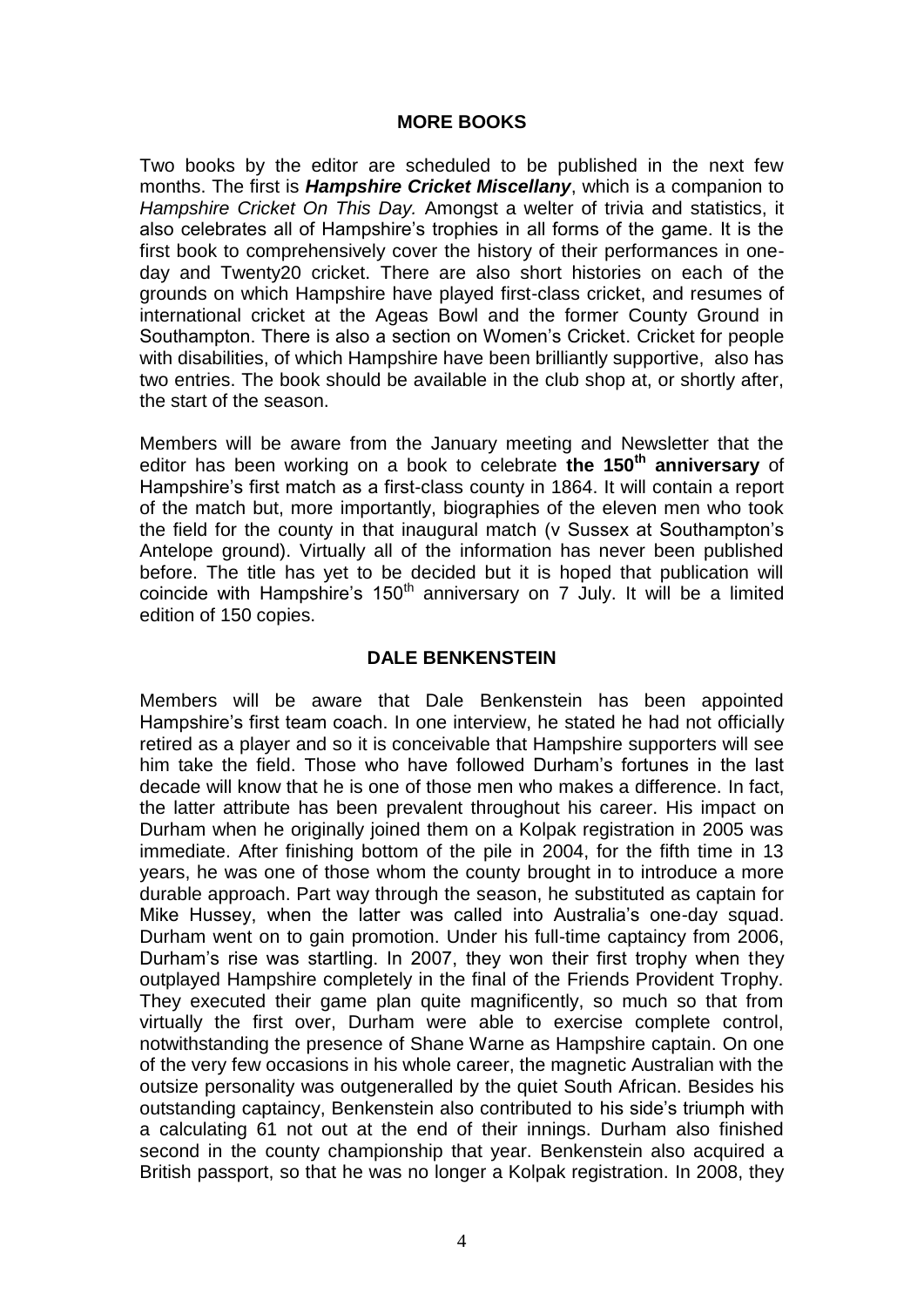won the championship for the first time. He was, almost inevitably, nominated as one of *Wisden's* Five Cricketers of the Year. In the words of John Westerby in his biographical essay "The collection of wandering souls had found a leader to whom their eyes naturally turned on the field". He captained Durham again in the following season, before handing over the reins to Will Smith, whom he joins on the Hampshire staff. He had been captain of Durham's limited overs side since 2011.

Whether as batsman, bowler, fielder or captain, Dale Benkenstein made on impact on virtually every match in which he played. Time and again, he rescued his county from a precarious position with an important innings in the middle order. He has left Durham as their record run scorer in first-class cricket. In 137 matches, he made 9055 runs (avge. 45.96), including 21 centuries, another record. His highest score for Durham was 181 against Somerset at Taunton in 2009.

Given the time he devoted to captaincy and batting, he bowled sparingly. He was, though, a most useful and accurate change medium-pace bowler. The editor recalls that when Michael Lumb (158) and Michael Carberry (162) were in full cry in a second wicket partnership of 314 at May's Bounty, Basingstoke, in 2010, it was Benkenstein who was the only bowler to enforce any restraint. He dismissed the latter and conceded only 19 runs in his 14 overs. He claimed 44 wickets (avge. 38.11) for Durham. He was also a fine close to the wicket fielder, who held 70 catches for Durham.

DALE MARTIN BENKENSTEIN was born in Salisbury (now Harare), Rhodesia on 9 June 1974. He came from a cricketing family; both his father and two brothers, one of whom was his twin, played for Natal B. His father also played for Rhodesia. His father moved to Durban at about the time that Rhodesia gained independence. After attending Durban High School, alma mater to Barry Richards and Robin Smith, and Michaelhouse High School, he made his debut for Natal (later KwaZulu-Natal) in 1993-94. He continued to play for them until 2003/04, after which he appeared for the Dolphins from 2004/05 to 2007/08. When he made his debut for Natal, his captain was Malcolm Marshall. In the *Wisden* article referred to above, he commented "Not many people think of Malcolm as a captain but he was a genius in the way he analysed a batsman and placed his fielders. In my eyes, he took the art of captaincy to another level". The student Benkenstein obviously learnt well. When the great fast bowler retired in 1996, Benskenstein succeeded him as captain, at the age of only 22. As at Durham, he made an immediate impact. In his first season as captain, Natal won both the four-day league and knock-out competition.

He was touted as a successor to Hansie Cronje for the South African captaincy, but he had to be content with 23 ODI appearances for that country between 1998/99 to 2002/2003. He also toured the West Indies, New Zealand and Sri Lanka with South African representative sides. His highest score in first-class cricket was 259 for KwaZulu-Natal v Northerns at Durban in 2001/02.